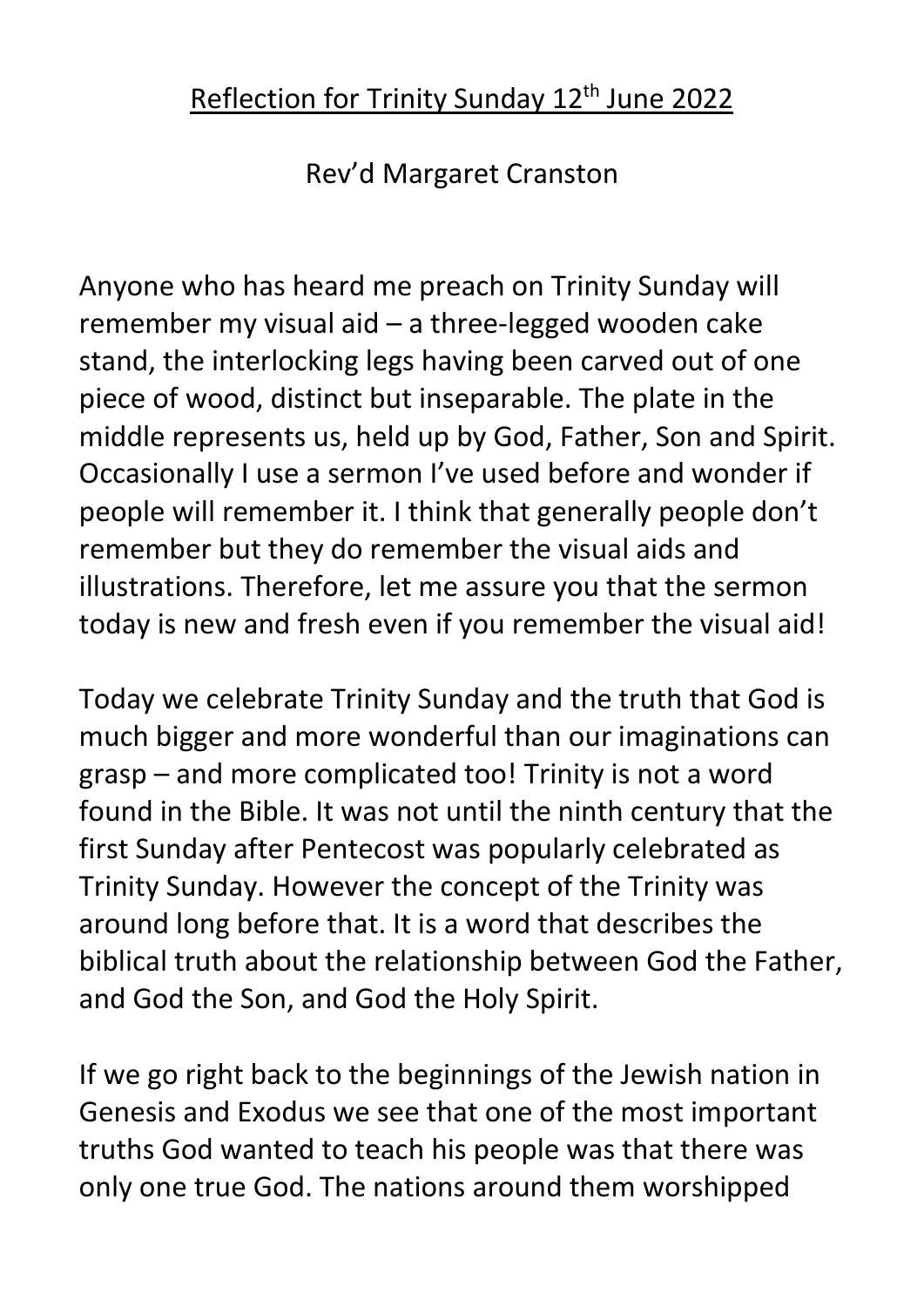many different gods. For example in Deuteronomy 6:4 Moses said to the people "*These are the commands, decrees and laws the Lord your God directed me to teach you to observe in the land that you are crossing the Jordan to possess… 'Hear O Israel: The Lord our God is one Lord. Love the Lord your God with all your heart and with all your soul and with all your strength."* The fact that there was only one God was very important to the Jews.

But then Jesus comes on the scene and during the three years the disciples spent with Jesus they come to believe in him as the Messiah. In Mark 8:21 we read *"But what about you?" [Jesus] asked. "Who do you say I am?" Peter answered, "You are the Messiah."* They see that somehow God is uniquely present in Jesus. Later Jesus left them. However, they then experienced God's transforming power through the Holy Spirit. We looked at this last Sunday at Pentecost.

The early Jews believed in God the Father, but also came to understand and accept that Jesus was God and the Holy Spirit was God, whilst retaining their belief that God is One. One God in three persons.

Trinity is about relationship, the relationship between God the Father, God the Son and God the Holy Spirit and his relationship with us.

Do you ever feel lonely? I think we all do at times. A partner dies, the children grow up and leave home or a friend moves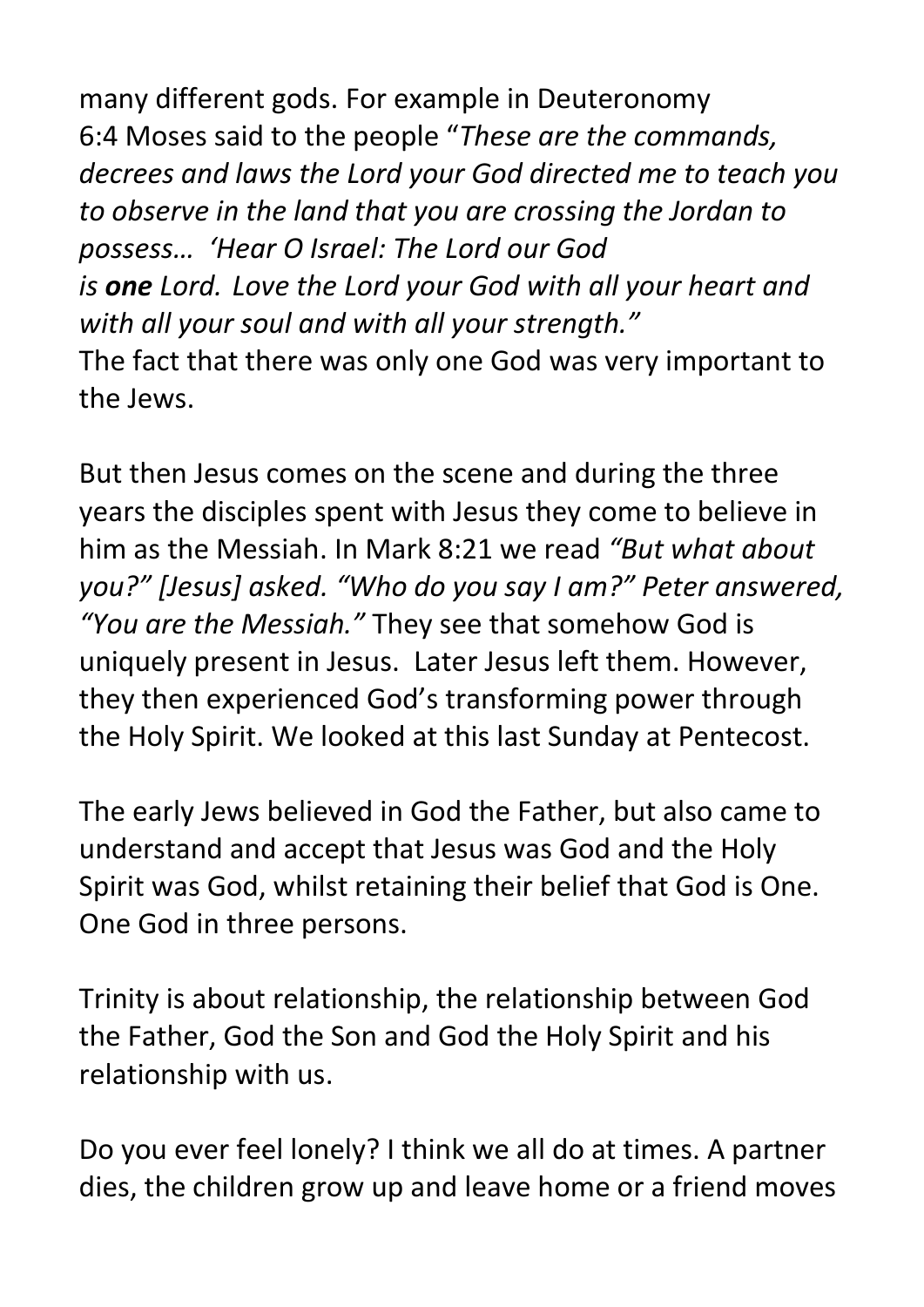away. I remember my mother saying that in over 70 years she had never lived on her own until after Dad died. Something she never really got used to. Loneliness is considered one of the biggest problems we face in our society today and is thought to be a contributing factor to many early deaths.

We were not made to be alone. In Genesis 1 v 27 it says "*God created mankind in his own image, in the image of God he created them; male and female he created them."* Genesis 2 v18 "*The Lord God said, "It is not good for the man to be alone. I will make a helper suitable for him."*

We don't often think about it, but God is not alone. He is Trinity. This is something that goes right back to the beginning of time. Genesis 1 v 26 *Then God said, "Let us make mankind in our image, in our likeness."* God is not an individual but a relational being. We are created in his image, in the image of God, Father, Son and Holy Spirit. We need community. We were not made for isolation.

Now let's look briefly at our reading from Romans 5. The Living Bible puts it this way, "*So now, since we have been made right in God's sight by faith in his promises, we can have real peace with him because of what Jesus Christ our Lord has done for us. <sup>2</sup> For because of our faith, he has brought us into this place of highest privilege where we now stand, and we confidently and joyfully look forward to actually becoming all that God has had in mind for us to be."*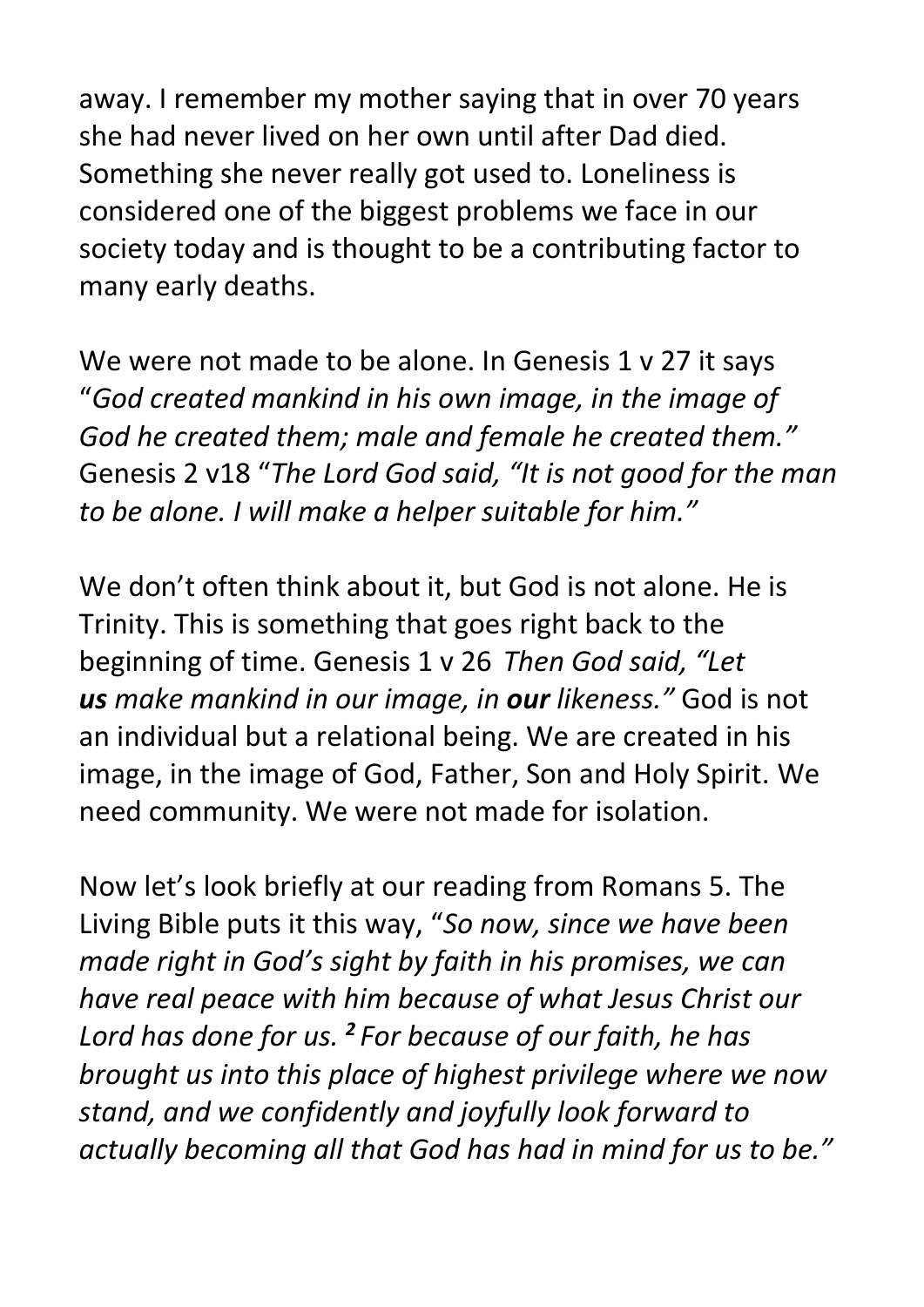What he is doing here is establishing those who belong to Jesus as the true covenant family, those in whom all the promises given to Israel have come true. It is very sad when there is a split in family relationships, when some members will not talk to other members for whatever reason. That is how many people are with God. Yet God offers us reconciliation, 'Since we have been declared right with God …' we have a warm glow? a sense of relief? a new understanding? Yes all those and more. We have peace with God, we have family.

The next couple of verses show us how our faith grows, *"We can rejoice, too, when we run into problems and trials, for we know that they are good for us—they help us learn to be patient. <sup>4</sup> And patience develops strength of character in us and helps us trust God more each time we use it until finally our hope and faith are strong and steady."* We have someone constantly with us to guide and support us.

And verse 5 summarises the outcome, "*Then, when that happens, we are able to hold our heads high no matter what happens and know that all is well, for we know how dearly God loves us, and we feel this warm love everywhere within us because God has given us the Holy Spirit to fill our hearts with his love."* We have peace with God because of Jesus, and the Holy Spirit fills our hearts with God's love.

The relationships between Father, Son and Spirit are described for our benefit not theirs. Our short Gospel reading is from a passage when Jesus is preparing his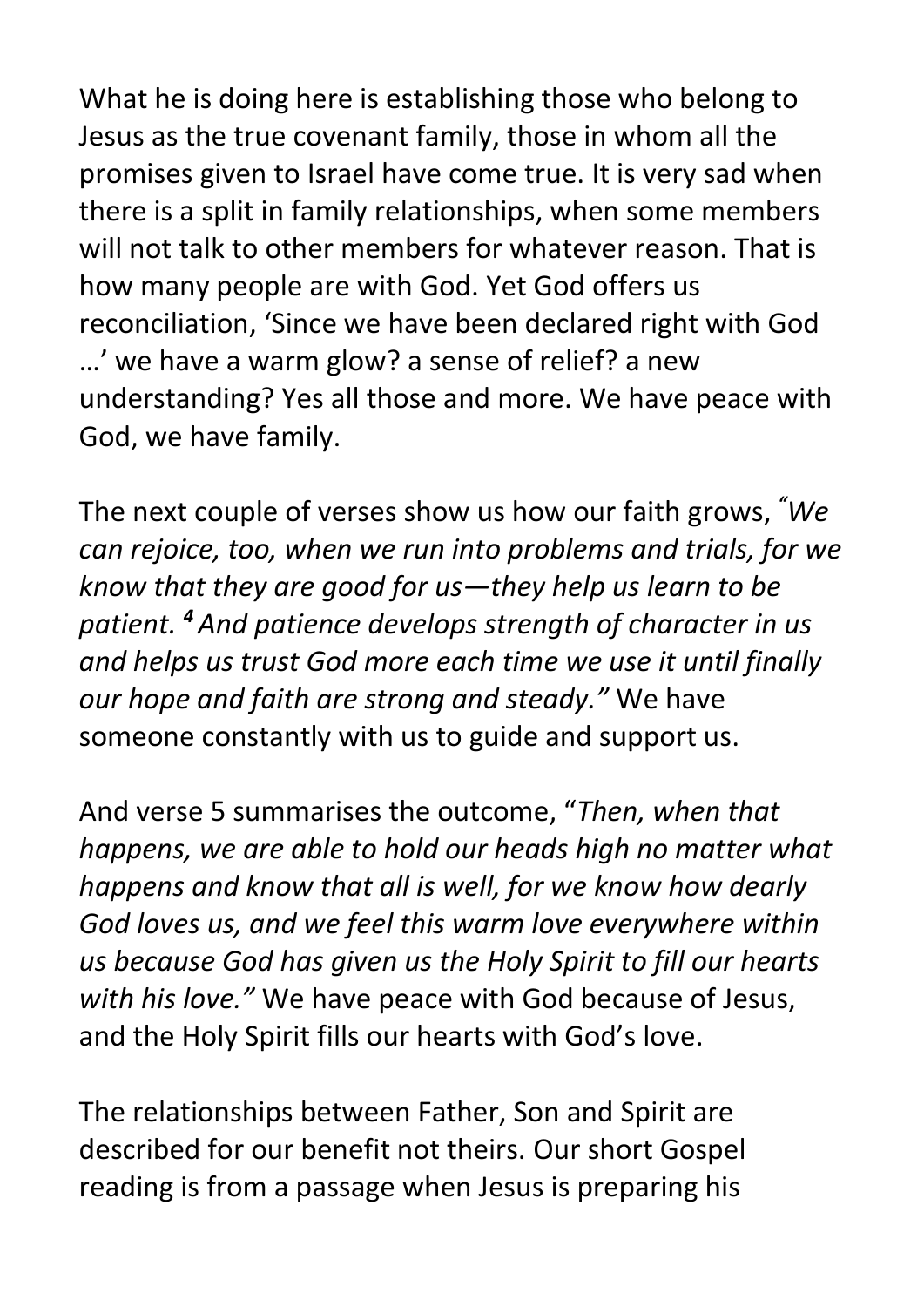disciples for what is soon to come – his death, resurrection and ascension. He tells his disciples that they will not be left alone as they will have the Holy Spirit.

From the Living Bible John *16 "Oh, there is so much more I want to tell you, but you can't understand it now. <sup>13</sup>When the Holy Spirit, who is truth, comes, he shall guide you into all truth, for he will not be presenting his own ideas, but will be passing on to you what he has heard. He will tell you about the future. <sup>14</sup>He shall praise me and bring me great honour by showing you my glory. <sup>15</sup> All the Father's glory is mine; this is what I mean when I say that he will show you my glory."* The Spirit will glorify Jesus because what he receives from Jesus he will make know to us. All that belongs to the Father also belongs to Jesus.

Going back to the cake stand, the plate in the middle which represents us, is held in place by one piece of wood carefully crafted into three legs representing Almighty God, Father, Son and Holy Spirit.

One other point worth mentioning, If God is Trinity then equality is at the heart of what it means to be human. My cake stand would collapse if the legs were different lengths. Inequality in the world causes a lot of pain and trouble. The three persons of the trinity are equal – the Father, the Son and the Holy Spirit – they are not in a hierarchy, they are coequal, constantly giving and receiving from one another.